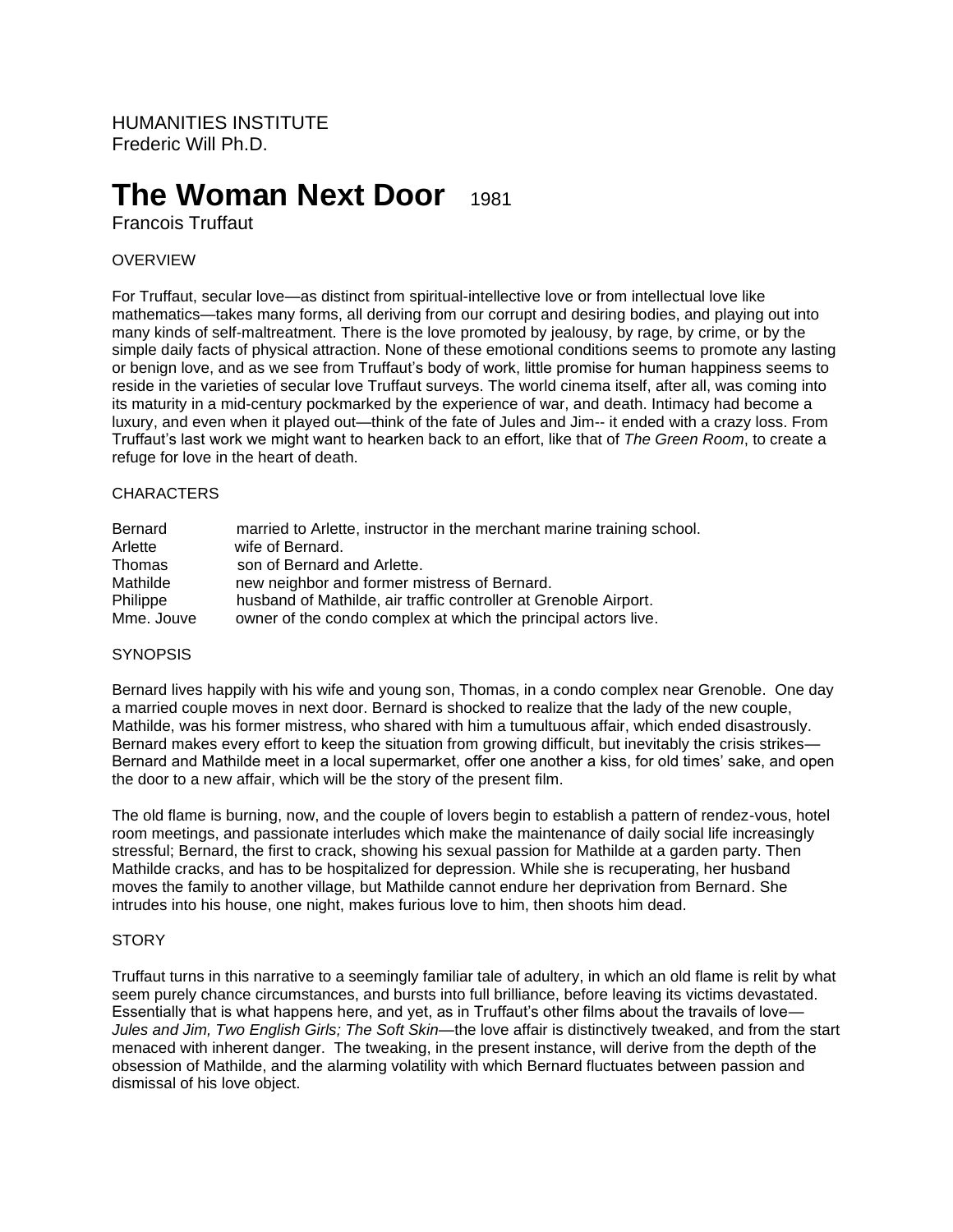The menace is there in the most seemingly tranquil moments, as when, at the outset of the film, Bernard sends his little son into the suburban's back door to recover the keys, which Dad has locked in the vehicle. We feel danger in the son's over-the-seats climb. Will he start the ignition and send the vehicle hurtling forward? Will the car explode? Seemingly irrelevant questions of this sort hover around the actions of the film, leaving us breathless.

**Proximity** The story itself advances in classical fashion, raising the stakes between the two old lovers, to the point where we start to ask ourselves how long any sort of side by side coexistence between the two families is possible. The two lovers make personal efforts to keep apart from one another, to avoid any chance encounters.

**Separation** But ultimately Mathilde cracks under the pressure and subsides into a deep depression, for which she is hospitalized. This is for her the decisive turning point. Her reasonable and well prepared husband, the air traffic controller, moves the family to another village, while Mathilde is recuperating, and yet this well intentioned act itself proves fatal.

**Ending** When she learns of her enforced separation from Bernard, she realizes that breaking away from her lover is intolerable. One night, not much later, Bernard hears a heavy banging on the window of the empty house next to his. He goes over to investigate, finds Mathilde; the two of them make love on the floor, in their intense, truly ferocious manner. Mathilde crowns the love act by pulling out her pistol, and shooting her lover dead—as other Truffautian lovers have fallen victim to a slim pistol.

### THEMES

*Violence.* Pistols are a theme in Truffaut's cinema, and can, it seems, be wielded gracefully and lethally at the same time. In several films—*The Bride Wore Black, Shoot the Piano Player, The Soft Skin, Mississippi Mermaid*—the elegant decisiveness of the pistol provides a crisp and much needed finale for a plot in need of a final sentence.

*Passion.* Powerful intercourse scenes play throughout the work of Truffaut. In the course of such scenes—say in *Shoot the Piano Player*, or Th*e Woman Next Door—*death and the carnal appear to blend into one another.

*Chance.* The present film is predicated on the statistically thin chance that two families with entangled romantic histories would have settled in the locales they occupy in the present film. Right next door to each other, no less. That of course was not enough for fate, because it was waiting to bring Bernard and Mathilde together in the supermarket, where they could snatch a hurried kiss.

*Comedy.* The bourgeois suburban condo world—commuting distance to Grenoble—is overseen by a close inspecting, ironic midlife manager, Mme. Jouve, who takes an interest in her residents, and adds a désabusé glance to the ironies implicit in the narrator's *récit*. High passion provides the narrative thread, but the setting is strickly back and forth dinner invitations, pool parties, and kids' games.

*Depression.* Depression, the bourgeois illness, is the loosely fitting name given to Mathilde's inability to take another step forward. After her physical recovery, from her self-control and will-power, Mathlde has nowhere to go except to a violent resolution. She cannot subside into bourgeois satisfaction.

*Conflict*. There is little conflict brought to the surface in the family lives of Mathilde and Bernard, respectively. Why? Because the lovers, who have been shell shocked ever since discovering one another's presence, have not confided in their spouses, but have instead kept the past a secret. This means of avoiding family conflict is in itself dangerous, for it drives the current situation, which is being hidden, still further underground.

*Entertainment.* The locale of the deathly bourgeois drama, being played out between the two couples, is a condo complex with tennis courts and swimming pools and patios for outdoor picnics. It is across this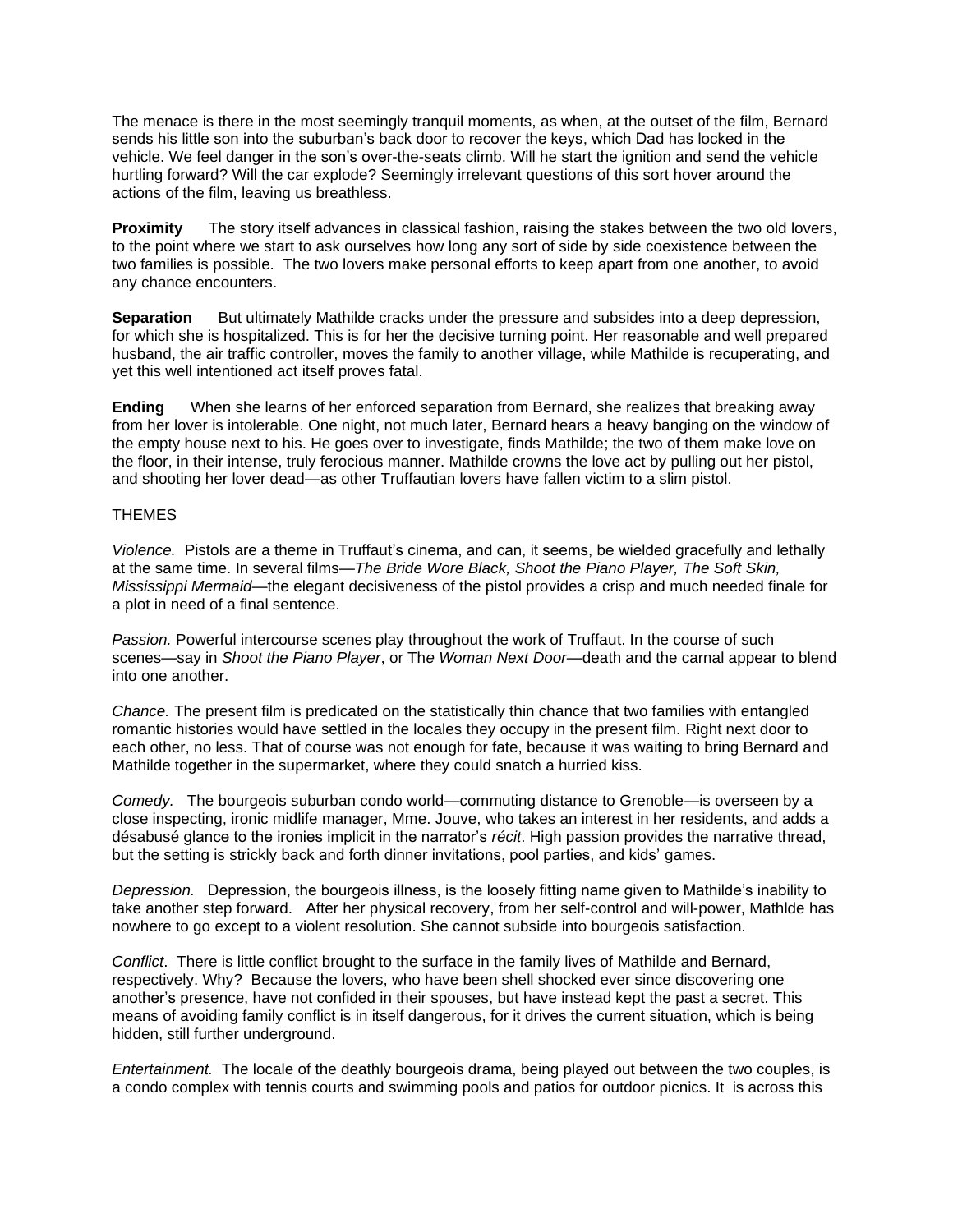scenario that the seemingly all-is- normal relation between our two families plays itself out, with regular back and forth dinners, and drinks.

*Secrecy.* The refusal of the lovers, to level with their families, plays into an increasingly dark and secretive relation between the lovers, who are driven farther from home to find fheir fields for being along together. The more secretive they become—like the lovers in T*he Soft Skin--* the more dangerously cut off they become from the pleasures of sexuality and the erotic. Already, before *The Soft Skin* has reached its savage conclusion, falsity and lying have condemned the principal to a premature death.

*Transience*. Truffaut is a remorseless critic of the rapt search for sexual pleasure. This search, which of course fascinates the director, rarely, and never in the films he offers us, ends in satisfaction and happy life completions. What pleasure the senses offer us passes quickly, as in *The Soft Skin, Two English Girls, or Jules and Jim.*

#### CHARACTER ANALYSIS

**MATHILDE** The main character is Mathilde, for though she and Bernard are almost interfused, by their passions for one another, it is she whose passion is most remorseless and in the end, lifethreatening. From the time she is first 'introduced' to Bernard, at the start of the film, she is rivetingly sensual in her stance toward him. Of the two lovers, Mathilde is the more urgent to set up future rendez vous, the more desperate upon finding that she is cut off from her lover, and, in the end, the more hysterically determined to see him, to make love to him, and ultimately, as a final gesture of possession, to keep him from leaving her.

*Riveting*. Upon first being introduced to Bernard—as the two couples meet for the first time in the film— Mathilde stares rivetingly into the eyes of her own lover, unable to hide the power of her emotions.

*Decisive.* When Mathilde meets Bernard by chance, In the local supermarket, she most insists that they can safely share a kiss, while clearly planning forwrd to the path from that kiss into a renewal of their love affair. She says to Bernard, in reviewing their past together, that she was the one of the two who truly *loved*.

*Vulnerable.* Bernard is the more volatile of the two lovers, suffering exasperating alternations of passion with indifference, while Mathilde, as her hospitalization shows, can be reduced to debility by the developments in her love life. She can be put out of commission by any suggestion that her passion may have to be cut short. We are forced on various occasions to reflect on her visual fixation on Bernard, with its power of total absorption into a beloved person.

*Physical.* From her first appearance, among the two couples adjacent to one another, Mathilde is not only beautiful in her sexuality, but is startlingly physical. She is a strong female beauty.

*Collapsible.* As we see, in Bernard's visit to Mathilde in the hospital, after her diagnosis of depression, and her episode of fainting and collapse, Mathilde is the harder hit of the two, by the stresses and strains of the new love affair.

*Risk taking.* Mathilde was perhaps right, in her initial supermarket talk with Bernard, when she contrasted the power of her love with his. She felt that she was the less able to take risks with losing his love, while he, Bernard, was more able to do without her. In their past as lovers, she complained, Bernard would love her cyclically, totally absorbed with her for a while, then quite able to do without her. In the end, of course, Mathilde was the separated lover, out of touch with Bernard—and desperate. Did she long for him, or did she long to kill him, for all the suffering he had caused her?

**Parallels**. Dido, in Virgil's *Aeneid*, gradually built up a love for her nation-founding hero, Aeneas, who landed on her shores, in the course of his post-Troy wanderings. Little did she know that, besides having fallen for her, tentatively, Aeneas' inner mandate was to get to Latium and found a new kingdom for the